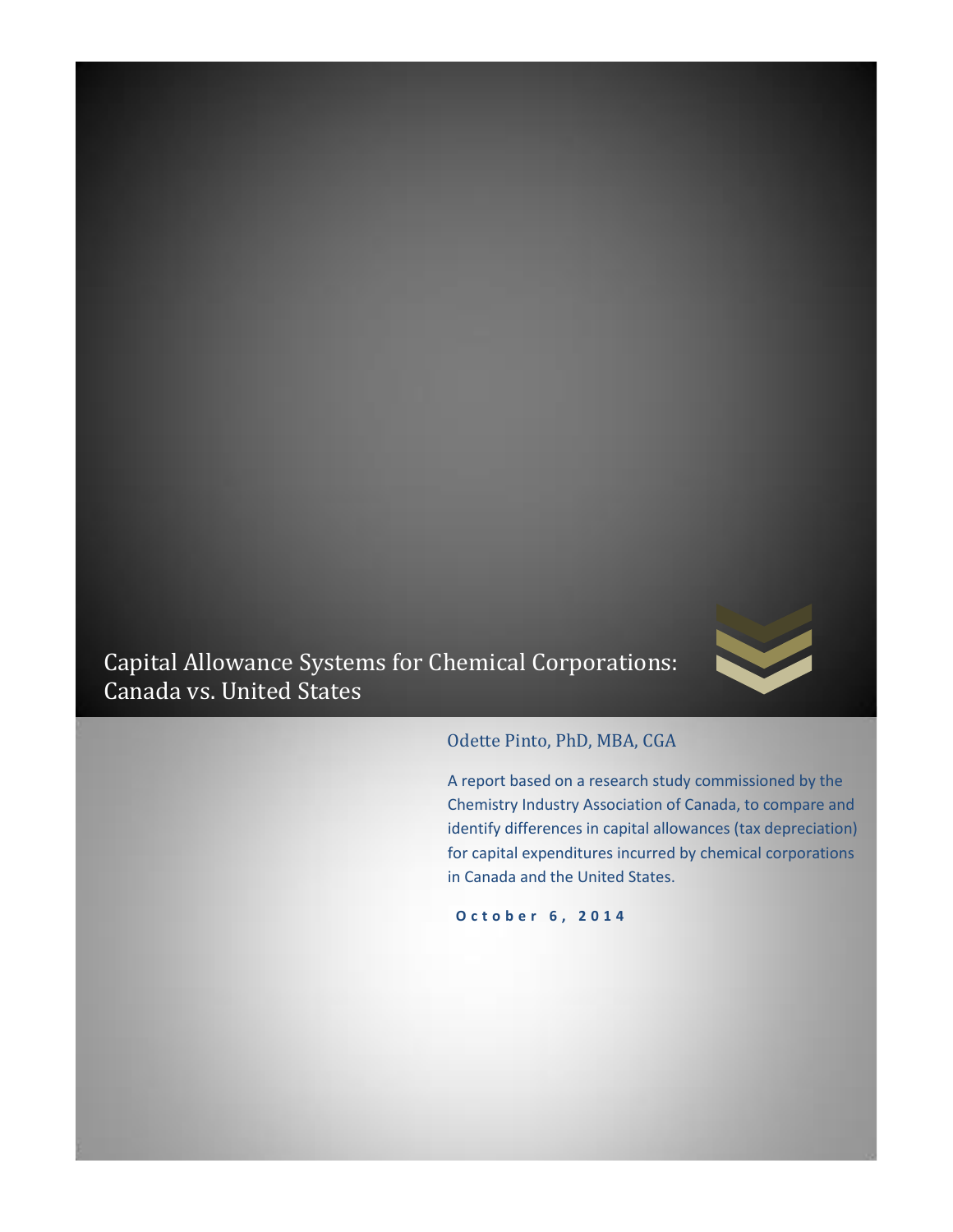## **About the Author**

Odette Pinto is an assistant professor at MacEwan University's School of Business in Edmonton, conducting research and teaching courses in income tax, international business and research. Odette obtained her PhD (Accounting) from the University of Alberta in January, 2010, having previously obtained a MBA, with a major in International Business, from the University of Alberta in June 2002. Odette is a Certified General Accountant and has completed the In-Depth tax course offered by the Canadian Institute of Chartered Accountants. Her career has focused primarily on taxation and much of her work experience in public accounting has been as a tax consultant.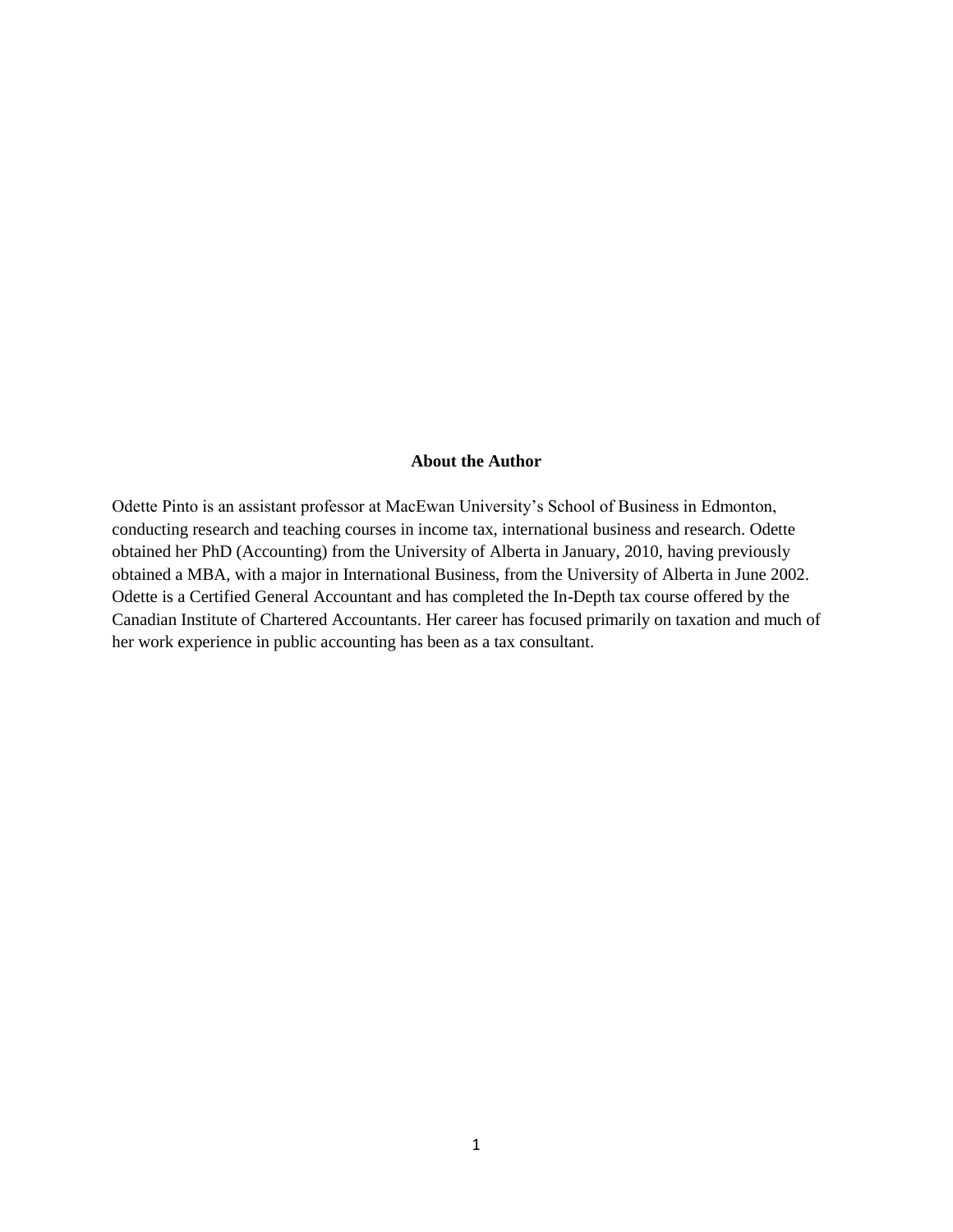#### **Executive Summary**

The capital expenditures of corporations that manufacture chemicals (hereinafter referred to as "chemical corporations") often include substantial, long-term investments. Capital allowance systems govern the write-off of capital expenditures over a period of time and, given the substantial amounts, can have a significant impact on a corporation's cash flow and investment decisions. Differences in the capital allowance systems that favor chemical corporations in the United States can put chemical corporations located in Canada at a disadvantage.

The determination and calculation of capital allowance deductions in Canada is based on the Capital Cost Allowance (CCA) system, while the Modified Accrual Cost Recovery System (MACRS) applies in the United States. This research study identifies differences in the methods and rates used to calculate capital allowances for manufacturing equipment for chemical corporations in the two countries, which result in the faster write-off of such capital expenditures in the United States. Differences in the description of assets classified as "manufacturing equipment" are also identified, in particular the inclusion of land improvements in the classification of Class 28 manufacturing equipment in the United States, which results in a faster write-off of such costs, for example the write-off of capital expenditures incurred for roads at chemical manufacturing plants. Furthermore, there are also differences in the capital allowances and tax treatment of other assets owned by chemical corporations, for example catalysts, railcars and rail sidings. Overall, the results of this study suggest that differences in the capital allowances for manufacturing equipment, as well as other important assets, result in a faster write-off (tax deduction) of these major capital expenditures and provide an advantage to chemical corporations in the United States over their Canadian counterparts.

This research study was commissioned by the Chemistry Industry Association of Canada (CIAC), with the underlying objective being to compare and identify differences, if any, between the capital allowance systems of chemical corporations in Canada and the United States, with a focus on assets classified as "manufacturing equipment". The report is based on information obtained through a review of the literature, a review of documentation published by the tax authorities in both countries and information obtained from discussions with some representatives of chemical corporations in both countries. The report also draws on data obtained from a previous research report prepared for the Canadian Manufacturers and Exporters Association (Capital Allowance for Manufacturing Corporations in Canada and the United States, November 2013). The results of this study contribute to a better understanding of the differences between the capital allowance systems in Canada and the United States, providing useful information to CIAC and its members. However, due consideration should also be given to legislation and tax reform proposals that are currently under review in the United States that, if passed, could have a significant impact on the MACRS capital allowance system.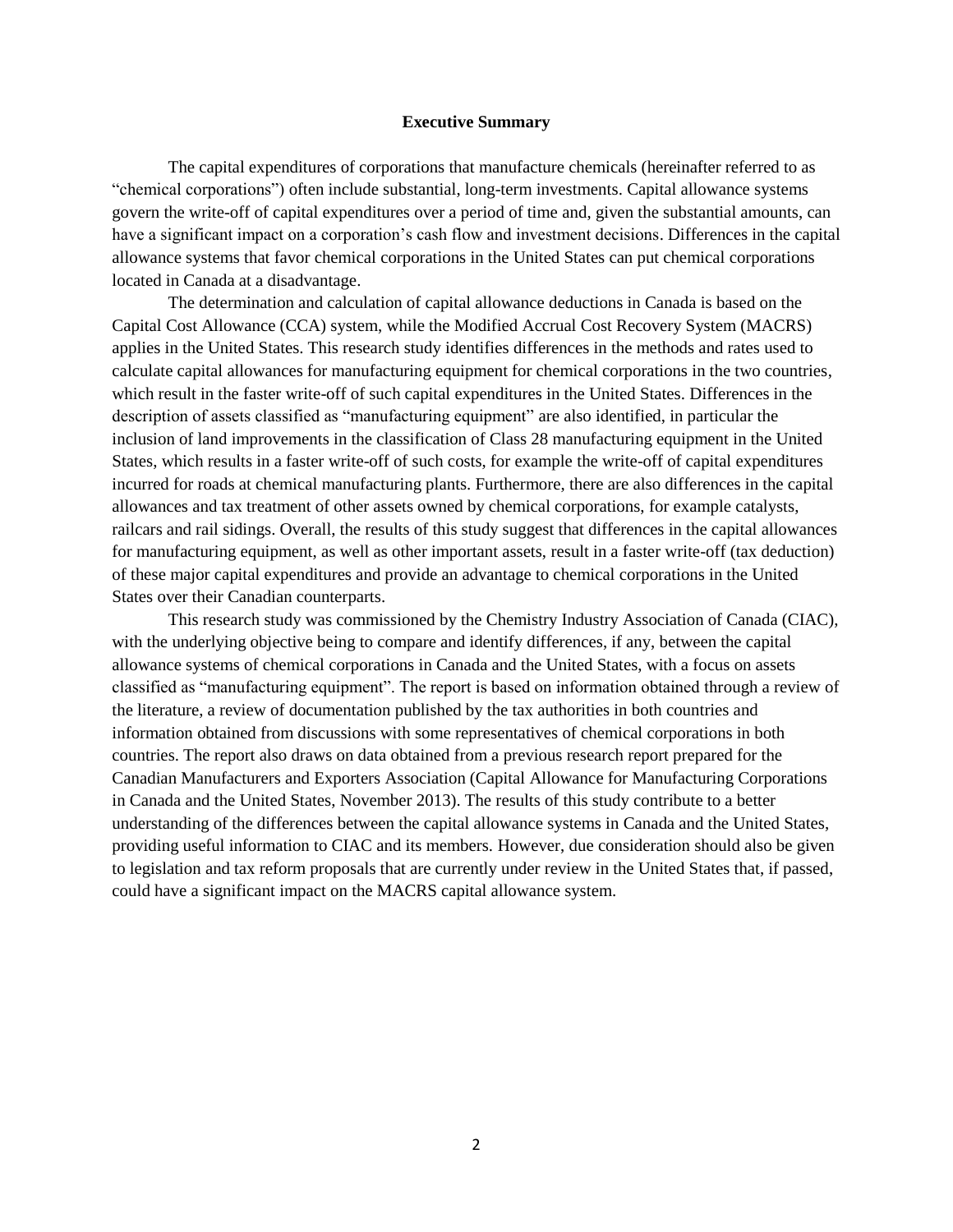# **Table of Contents**

| 1. Introduction                              | Page 4  |
|----------------------------------------------|---------|
| 2. Background information                    | Page 4  |
| 3. Research Method                           | Page 5  |
| 4. Research Findings and Analyses            | Page 6  |
| 5. Other Important Factors for Consideration | Page 12 |
| 6. Concluding Remarks                        | Page 13 |
| 7. Appendices                                | Page 15 |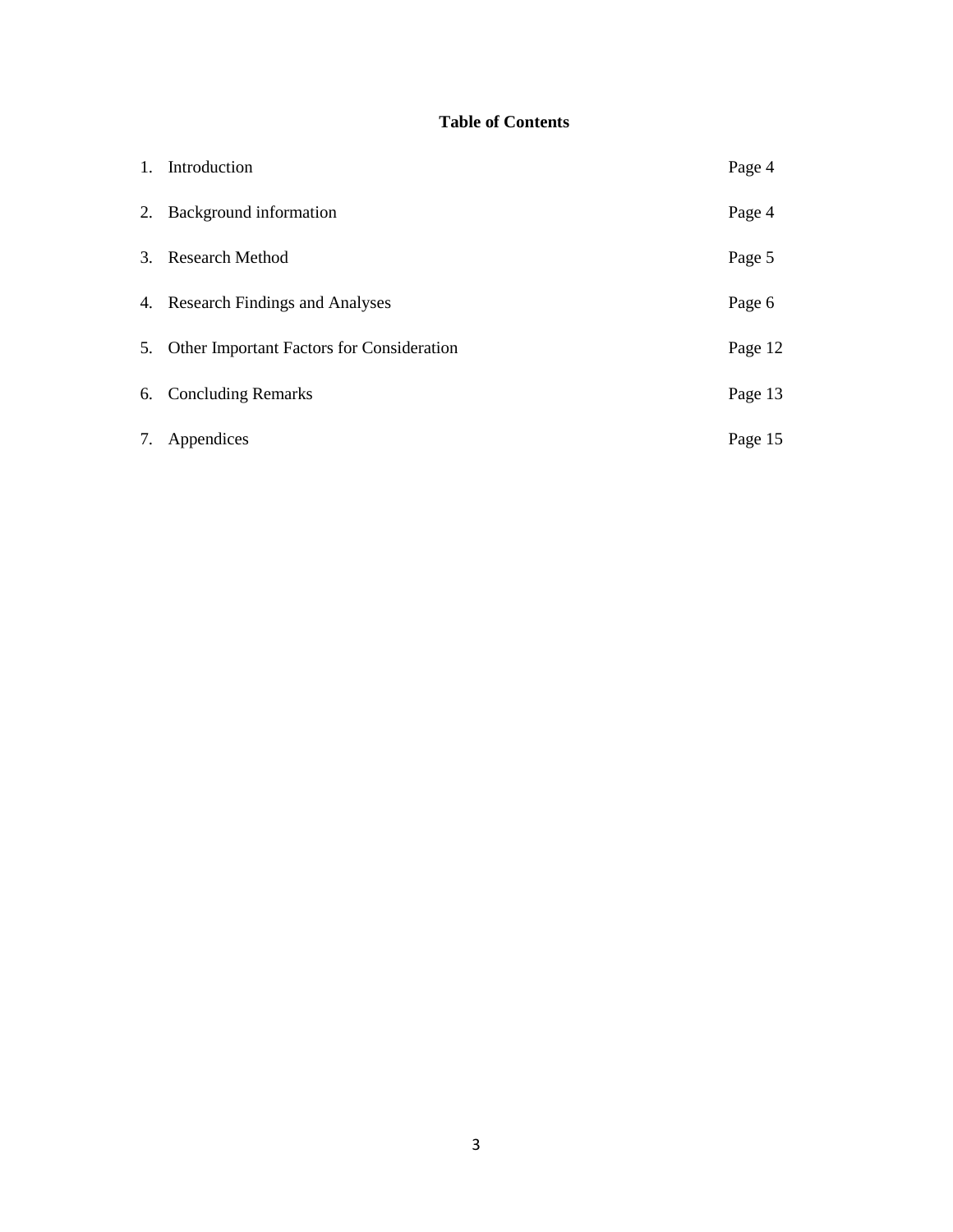#### **1. Introduction**

A report of the results of a research study commissioned by the Chemistry Industry Association of Canada (CIAC), to compare, and to identify differences (if any), between the capital allowance systems of corporations that manufacture chemicals (hereinafter referred to a "chemical corporations") in Canada and the United States, with a focus on assets classified as "manufacturing equipment".

Capital investment in chemical corporations is substantial and generally requires a long-term commitment by the corporations. Any differences in the tax treatment of capital expenditures and capital allowances for manufacturing equipment and other material capital assets can have a significant impact on a chemical corporation's cash flow and capital investment decisions.

The determination and calculation of capital allowances in Canada are based on the Capital Cost Allowance (CCA) system, while the Modified Accrual Cost Recovery System (MACRS) applies in the United States. This research study will compare the CCA and MACRS capital allowance systems for chemical corporations, identify and analyze differences, and draw appropriate inferences from the data obtained. The data and the information for this study is obtained through a review of the literature, a review of documentation published by the tax authorities in both countries and information obtained through discussions with some representatives from chemical corporations in Canada and the United States. The results of this study will contribute to a better understanding of the differences between the capital allowance systems and the related tax deduction(s) for capital allowances in Canada and the United States, providing useful information to CIAC and its members.

The balance of the report is structured as follows. Section 2 provides background information, while Section 3 provides a brief outline of the research method. Section 4 provides a description of the research findings, with an analysis of these findings. Section 5 describes other factors that should be considered and Section 6 includes the concluding remarks.

#### **2. Background Information**

In Canada, the CCA system describes how capital allowances for capital expenditures are determined while in the United States the MACRS system applies. Both these systems determine the write-off (tax deductions) of capital expenditures incurred by businesses. CCA in Canada and Depreciation Allowance in the United States can be considered as "tax depreciation" since they are similar to the accounting concept of the depreciation (amortization) deduction per generally accepted accounting principles.

The capital cost allowance (CCA) system in Canada indicates that capital assets are allocated to appropriate "classes" (as described in Schedule II of the Income Tax Regulations) and the CCA deduction (per paragraph  $20(1)(a)$  of the Income Tax Act (ITA)) is calculated, generally using a declining balance method and the half-year rule applicable in the year of purchase. For example, Class 43, the CCA class for manufacturing equipment, has a 30% rate applied on a declining balance basis to the Undepreciated Capital Cost (UCC) of the class, with the half-year rule applicable in the year of purchase. In the United States, the modified accrual cost recovery system (MACRS) also requires capital assets to be allocated to the appropriate "class" (as described in Publication 946) but the MACRS deduction is generally calculated using a combination of the double-declining balance and straight line methods, with the halfyear convention applicable in the year of purchase. For example, Class 28, the MACRS class for assets used in the manufacture of chemicals and fertilizers is a five-year class, with the capital cost written off over 6 years because the half-year convention applies in the year of purchase. Appendix 1 of the report released by the Canadian Manufacturers and Exporters Association (November 2013) includes a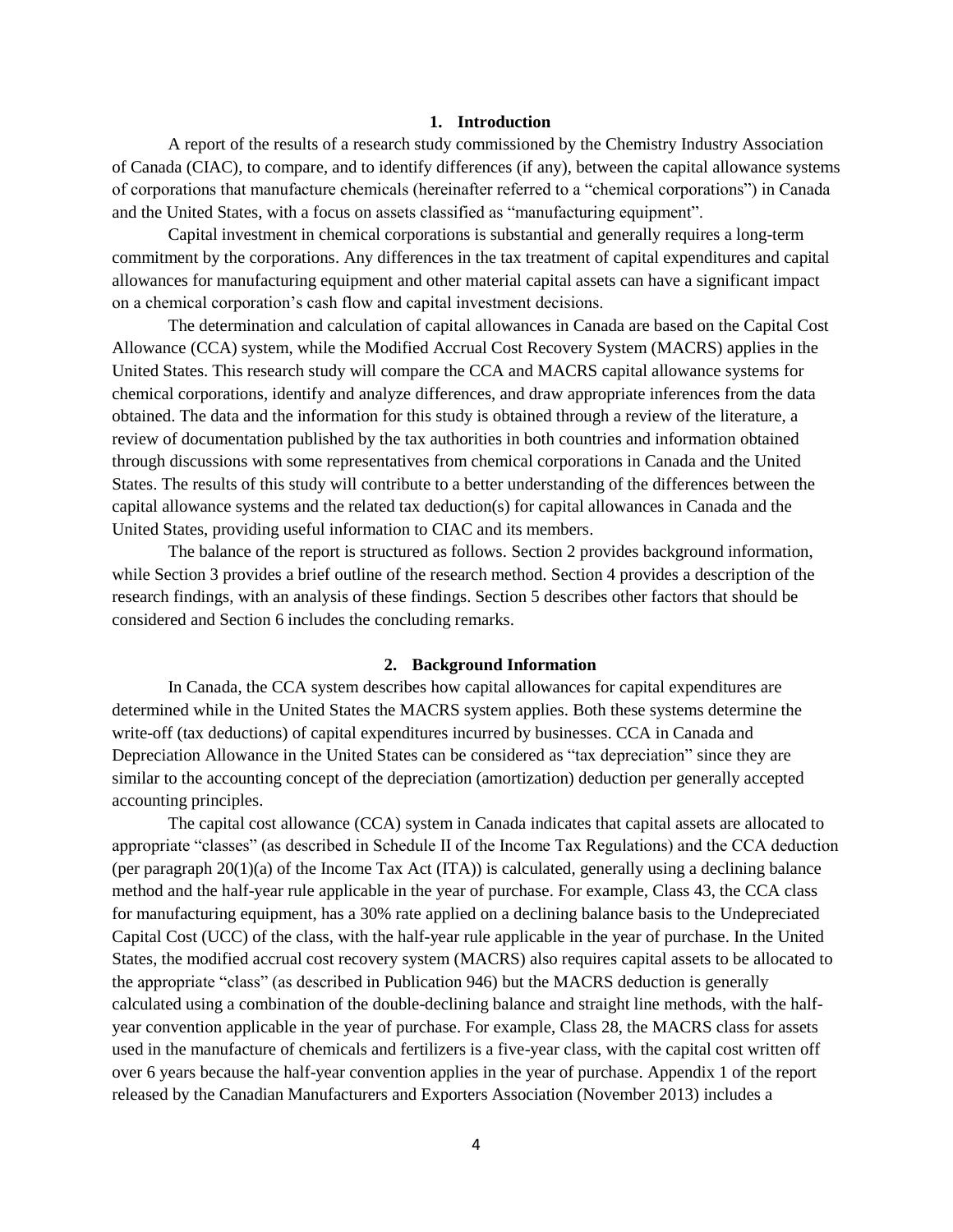comparison of CCA for Class 43 (Canada) vs. MACRS for Class 28 (United States), and provides a useful comparison of current capital allowance deductions for these classes.

Accelerated capital cost allowance (ACCA) was introduced in Canada in 2007, to allow for a faster write-off and cost recovery for manufacturing equipment in the aftermath of the global financial crisis. Similarly, in the United States, the Economic Stimulus Act was introduced in February, 2008, with the introduction of special depreciation allowances, commonly referred to as bonus depreciation, which accelerate the write-off and cost recovery of all capital expenditures. As the financial crisis continued, both countries extended these measures, with ACCA (Canada) and bonus depreciation (USA) extended to December 31, 2013. In 2013, the Canadian government announced a further extension of ACCA up to December 31, 2015 while in the United States bonus depreciation was not extended beyond December 31, 2013. However, Bill H.R.4743, which proposes an extension of bonus depreciation to December 31, 2016, was introduced in early 2014 and was recently passed by the House Ways & Motions Committee (July 11, 2014). At the time of this report, this bill is currently before the entire House of Representatives. Although the passage of this bill and the extension of bonus depreciation are uncertain, some representatives suggest that this bill could receive approval before December 31, 2014.

The focus of this research study is a comparison of the capital allowance systems in Canada and the United States for chemical corporations. However, two additional important factors should be given due consideration. First, a comparison of the corporate taxes in the two countries should be considered as an extension to this study, as discussions with representatives from the chemical industry in both countries suggest that corporate taxes, including income taxes, property taxes and business taxes, plus any applicable tax rebates and/or tax credits are often major factors in the overall taxation of chemical corporations and are also major factors in capital investment decisions. For example, although the U.S. corporate tax rate (35%) is one of the highest in the world, the Section 199 (United States) Domestic Production Deduction effectively reduces the corporate tax rate by 3% and, despite some restrictions (for example, the deduction is limited to 50% of the W2 wages in the year), the Section 199 reduction is available to most chemical manufacturing corporations with domestic production activities. Second, tax reform proposals are being considered in the United States and several proposals have been put forth. For example, the current "Camp" tax reform proposal that is being deliberated proposes changes to simplify the MACRS system, including suggestions to use the alternative depreciation system (ADS) rather than the current general depreciation system (GDS); these changes would result in significant changes to MACRS. The proposed effective date for the Camp tax reform proposals is after December 31, 2016 and, although the future of tax reform in the United States is uncertain at the date of this report, it should be given due consideration.

#### **3. Research Method**

The data for this research study was obtained from a review of the literature, including the publications issued by the tax authorities in both countries, and information obtained through discussions with some representatives from chemical corporations in Canada and the United States. This study also draws on a previous study conducted by the author for the Canadian Manufacturers and Exporters Association (Capital Allowance for Manufacturing Corporations in Canada and the United States, released November 2013). This report includes analyses of the data obtained, with appropriate calculations, and inferences drawn from the analyses.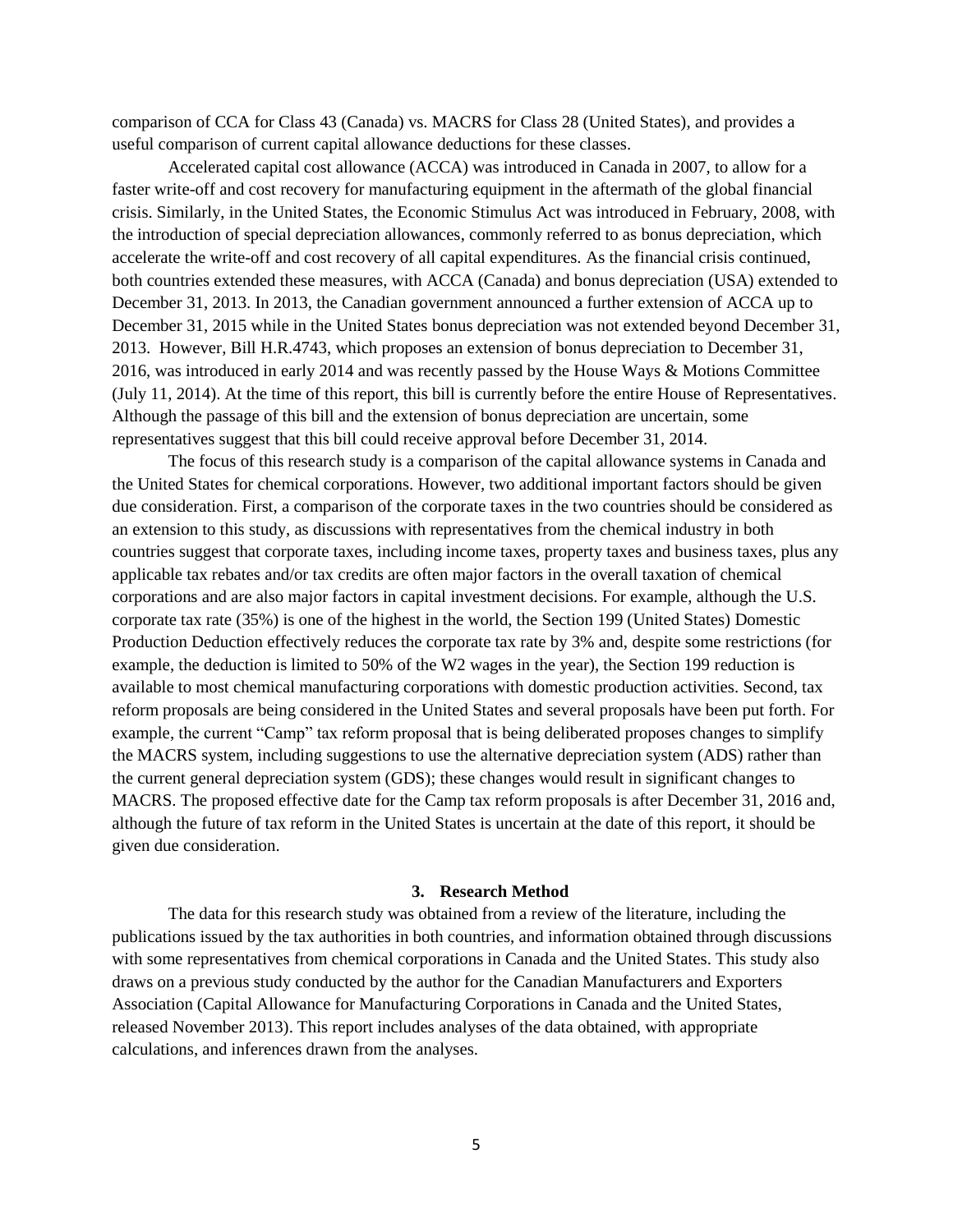# **4. Research Findings and Analyses**

1. Comparison of CCA (Canada) vs. MACRS (USA) rates With reference to Appendix 1 (excerpt from the report prepared for the Canadian Manufacturers and Exporters Association, November 2013), the current differences between the CCA and MACRS systems are listed below:

| Class 43 (Canada)                          | Class 28 (USA)                                                |
|--------------------------------------------|---------------------------------------------------------------|
| rate $=$ 30%, method $=$ declining balance | $\tau$ rate = 5-year class; method = double-declining balance |
| after 3 years: 58% of investment expensed  | after 3 years: 71% of investment expensed                     |
| after 6 years: 86% of investment expensed  | after 6 years: 100% of investment expensed                    |

Additional notes:

- The above summary excerpt of Appendix 1 illustrates the specific percentage differences in the cumulative write-off (expense) of capital investments at three and six years after the date of purchase; for example, after 6 years, 100% of capital expenditure are writtenoff in the United States as compared to 86% in Canada.
- As Appendix 1 suggests, the combination of the double-declining balance and straight line methods result in a quicker write-off of capital investments under MACRS (USA) as compared to the CCA system (Canada), which uses the declining balance method.
- In the United States there are separate classes for manufacturing equipment for different industries, for example Class 28 applies to the manufacture of chemicals and fertilizers while Class 36 applies to the manufacture of electronic components, products and systems; MACRS classes and rates can differ across manufacturing industries.

# **Analysis: CCA rate (Canada) vs. MACRS rate (USA)**

Based on the above differences in the capital allowance rates for Class 43 (CCA, Canada) vs. Class 28 (MACRS, USA), the chart below indicates that a 45% rate for Class 43, using the declining balance method, would result in an approximate equivalent write-off of a Class 43 capital investment in Canada and a Class 28 capital investment in the United States.

|                   | Class 43 CCA |         |                                     |
|-------------------|--------------|---------|-------------------------------------|
|                   | (Canada)     |         | Class 28 MACRS (USA)                |
| IF 45% declining  |              |         |                                     |
| \$100             | balance      | Total   | 5-year double-declining; IRS Tables |
|                   |              |         |                                     |
| Year 1 (half-year |              |         |                                     |
| rule)             | \$22.50      | \$22.50 | \$20                                |
| Year 2            | 34.875       | \$57.38 | \$52                                |
| Year 3            | 19.18125     | \$76.56 | \$71                                |
| Year 4            | 10.5496875   | \$87.11 | \$83                                |
| Year 5            | 5.802328125  | \$92.91 | \$95                                |
| Year 6            | 3.191280469  | \$96.10 | \$100                               |

## **Comparison of a \$100 investment in manufacturing equipment (chemical industry)**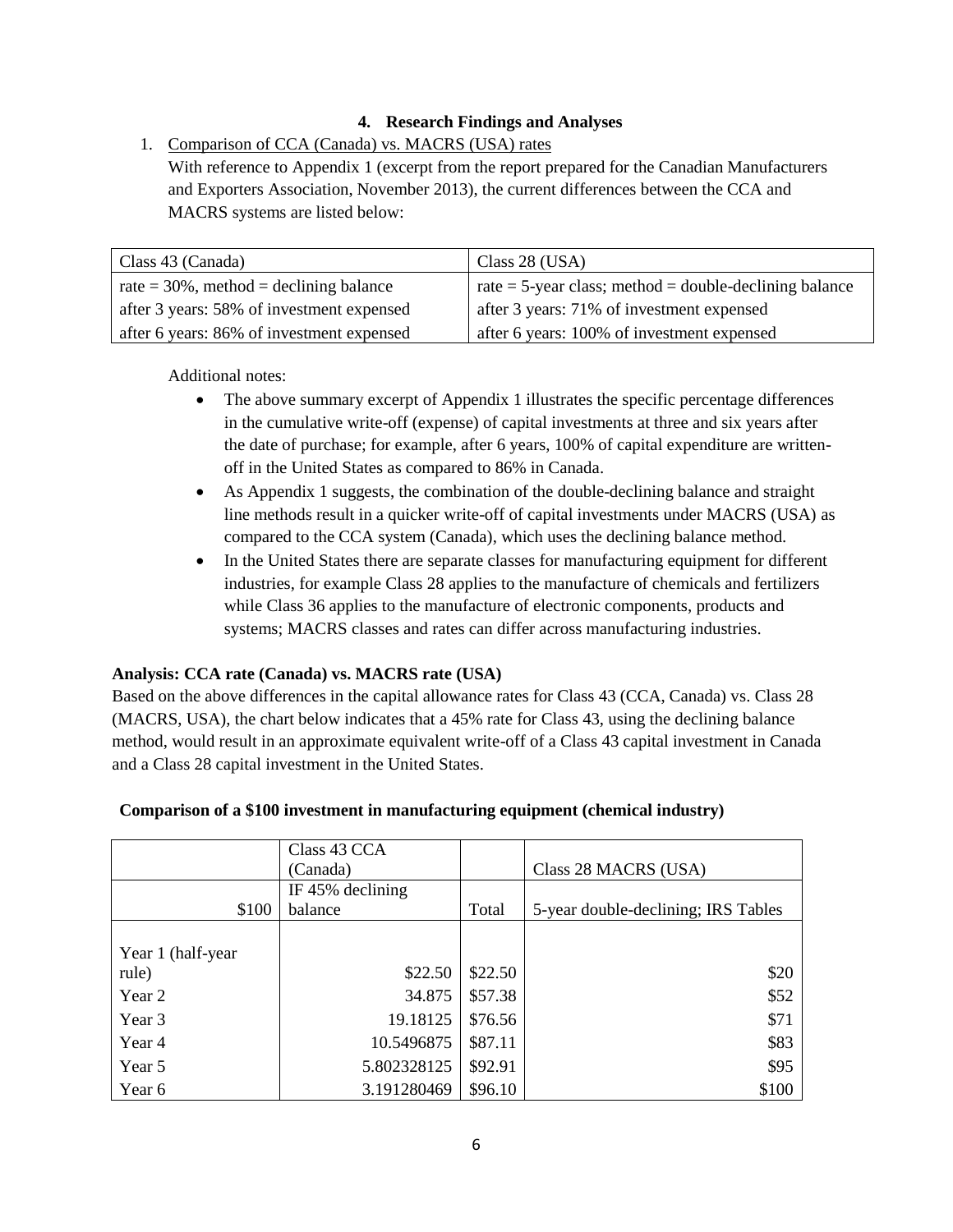The above comparison indicates that a CCA rate of 45% for Class 43 would result in the approximate equalization of capital allowance(s) in Canada and the United States. A 45% CCA rate applied on a declining balance basis would result in the write-off of 96% of the capital expenditures after six years, while MACRS results in the write-off of 100% of the capital expenditures after six years.

# **Importance of equalization of capital allowance in Canada and the United States:**

- Capital allowances affect the after-tax cash flows of all corporations
- Capital allowance deductions are generally a factor in decision making models and affect the Net Present Value of potential investments, for example decision models used in the selection and location of capital investment projects
- Differences in capital allowances can be a significant factor for capital intensive industries (e.g. chemical corporations), where the investment in manufacturing equipment is substantial.
- 2. Classification of Manufacturing Equipment (Class 43 or Class 29 in Canada vs. Class 28 in USA) **Review of the description of Class 29 in Schedule II of the Regulations, Income Tax Act (ITA) of Canada (note: the Class 29 description also applies to Class 43):**

Preamble: the preamble of the Class 29 definition refers to property other than property that would be included in Class 41 (c) or (d) and Class 47(b). However, since Class 41 refers to "field processing" and Class 47(b) refers to equipment "to liquefy natural gas" these specific exclusions can be ignored for the purposes of this research study.

Subparagraph  $(a)(i)$ : "(Property) to be used directly or indirectly (by the taxpayer) in Canada primarily in the manufacturing or processing of goods for sale or lease" In the above definition, the term "used directly or indirectly" (in manufacturing) can be interpreted quite broadly as "indirect use" is not defined in the Income Tax Act (ITA). The term "primarily" in the ITA generally refers to the 50% test, therefore Class 29 property must be used at least 50% in the manufacturing process.

Paragraph (b) of the definition lists specific inclusions in Class 29:

- i) property that is railway rolling stock or property that would be included in Class 8(j) i.e. radio communication equipment
- ii) oil or water storage tank
- iii) powered industrial lift truck
- iv) electrical generating equipment
- v) property that is included in Class 10 (b) or  $(f)$  i.e. portable tools or computers purchased before March 23, 2004

# **Implications of the above definition:**

- The description in Class 29 also applies to Class 43, as the preamble for Class 43 refers to Class 29. Class 43 applies for the calculation of CCA while Class 29 is the accelerated capital cost allowance (ACCA) class and is applicable for certain periods of time as enacted in the legislation; for example, Class 29 (ACCA) will apply, for purchases of manufacturing equipment up to December 31, 2015.
- Representatives from Canadian chemical corporations indicate that they interpret the terms "direct or indirect use" and "primarily" in the manufacturing process broadly and generally argue for the inclusion of assets in Class 43 (or Class 29) where an asset's use is related (directly or indirectly) to the corporation's overall manufacturing process.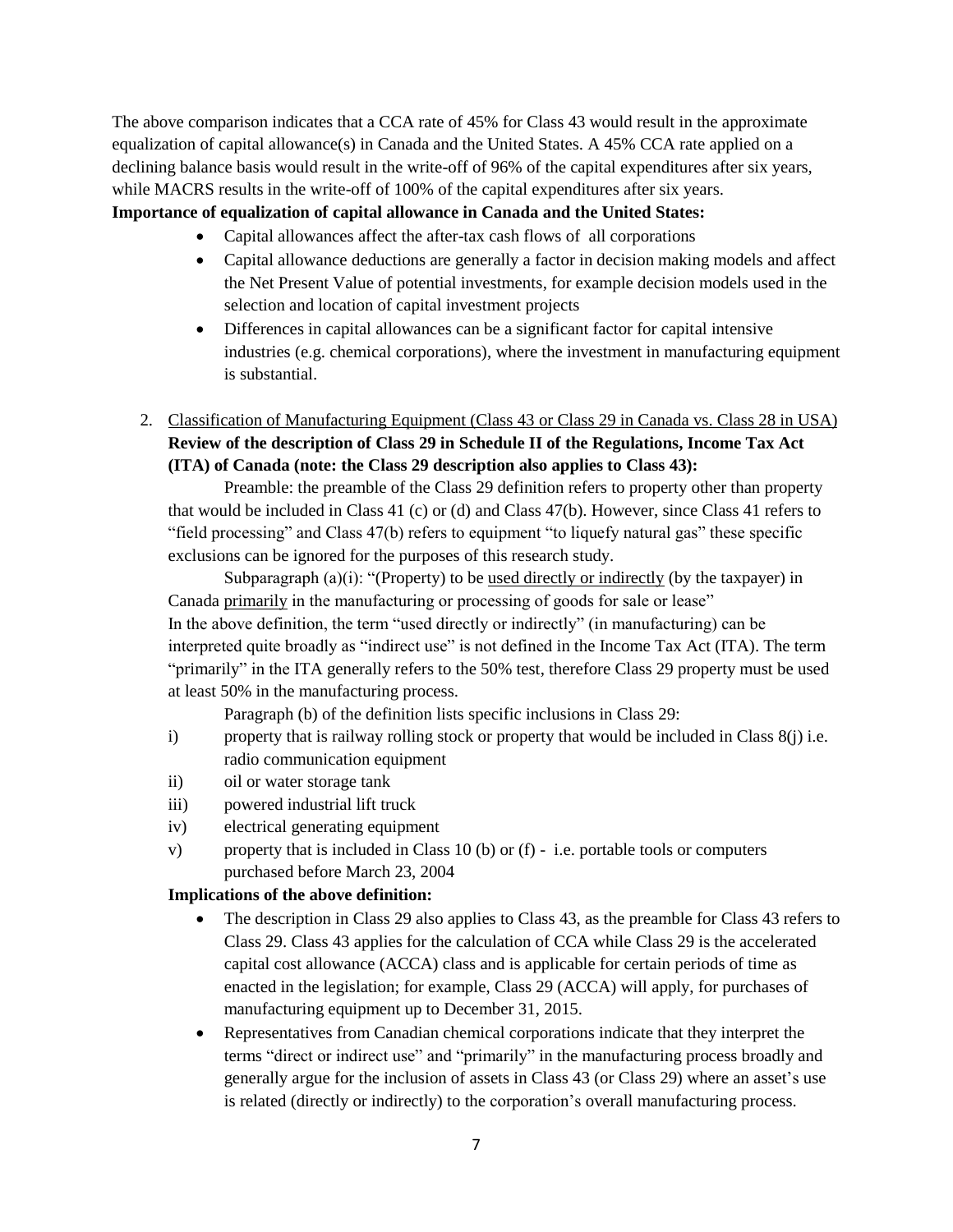## **Review of the description of Class 28 in Table B-2 of Publication 946 (MACRS) in the United States:**

Title of Class 28: Manufacture of Chemicals and Allied Products The definition of Class 28 refers to:

- i) "assets used to manufacture basic organic and inorganic chemicals …."
- ii) "chemical products to be used in further manufacture….."
- iii) "assets used to further process man-made fibers ……'
- iv) "includes all land improvements associated with plant site or production processes, such as effluent ponds and canals, provided such land improvements are depreciable but does not include buildings and structure components defined in section 1.48-1(e) of the regulations"
- v) "does not include assets used in the manufacture of finished rubber and plastic products or in the production of natural gas products, butane, propane, and by-products of natural gas production plants"

### **Implications of the above definition of Class 28 (MACRS):**

- Reference to "assets used to manufacture .... chemicals" is interpreted broadly, to include assets used directly or indirectly in the manufacturing process.
- Reference to "all land improvements" is important; although the definition refers to examples "such as effluent ponds and canals" it refers to "all land improvements". It should be noted that some U.S. representatives indicate that the exclusion to "structural components" indicate that "structural landscaping" is generally excluded from Class 28.
- Land improvements listed as a separate class (Class 00.3) in Table B-1of Publication 946 describe land improvements as "improvements directly to or added to land ….. provided such improvements are depreciable" and "examples of such assets might include sidewalks, roads, canals, waterways, drainage facilities, sewers (not municipal sewers), wharves and docks, bridges, fences, landscaping shrubbery, or radio and television transmitting towers" and "does not include land improvements that are explicitly included in any other class, and buildings and structural components as defined in section 1.48-1(e) of the regulations"

## **Analysis: differences in the descriptions of Class 43 (CCA) vs. Class 28 (MACRS)**

In both countries, the reference to the "use of assets in the manufacturing process" is interpreted broadly, with direct or indirect use of the asset considered relevant in both the CCA and MACRS descriptions and classification of assets.

As land improvements are described in Class 00.3 in Table B-1, and Class 28 in Table B-2 specifically includes "all land improvements" an assumption can be made that the land improvements described in Class 00.3 would be included in Class 28 if "associated with plant site or production processes" "to manufacture chemicals and allied products". The inclusion of all land improvements in Class 28 (MACRS) could result in important differences in capital allowance treatment. For example, the treatment of capital costs of "roads" would differ in the two countries. Based on the above analysis of MACRS Tables B-1 and B-2, the cost of roads would be included in Class 28 in the United States, which is a 5-year class and, with the application of the half-year convention, would be written-off over 6 years. In contrast, the capital costs of "roads" in Canada are included in Class 17, which has a CCA rate of 8% applied on a declining balance basis, which would result in a much slower write-off for the costs of roads at a manufacturing plant. It should be noted that, based on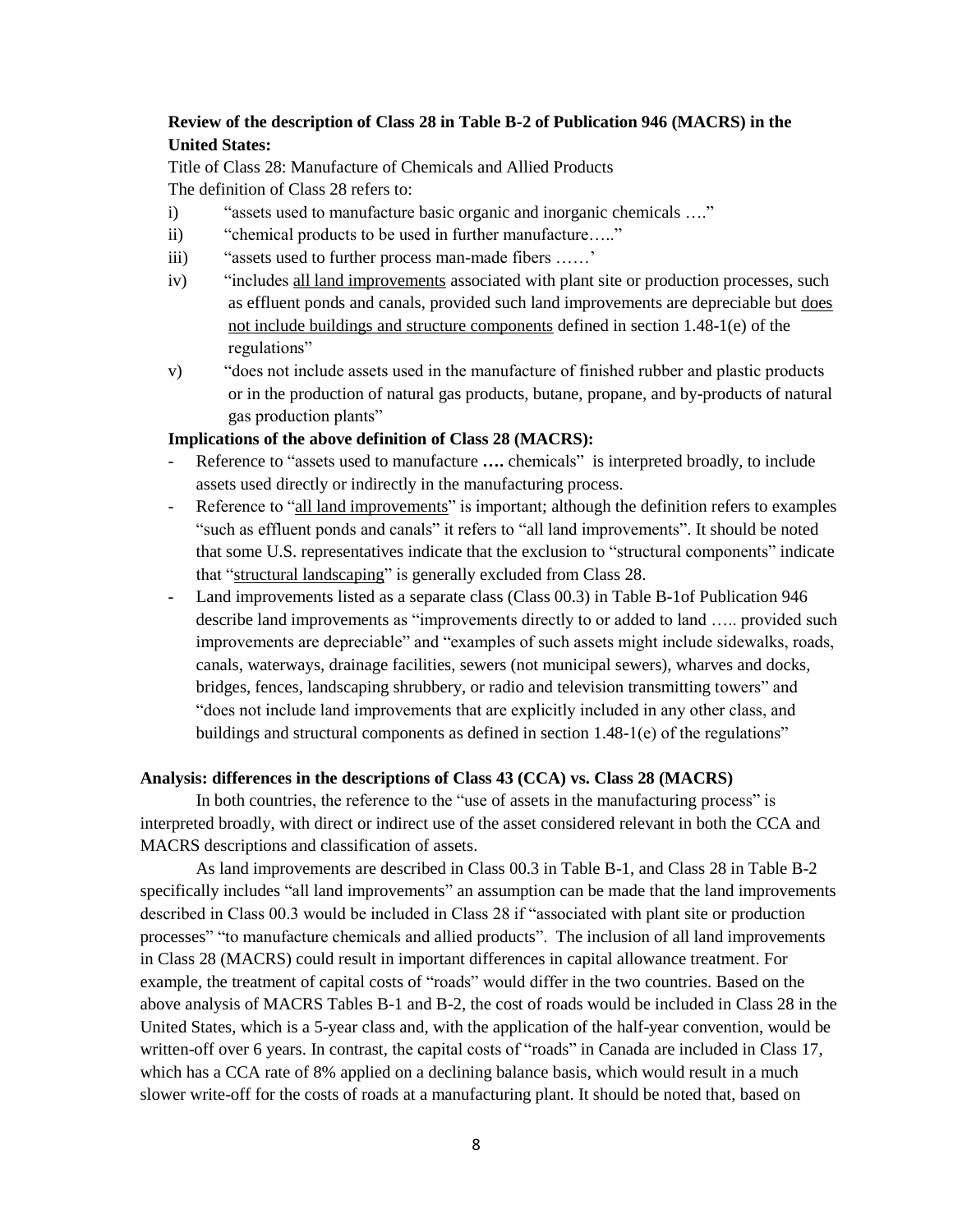discussions with U.S. representatives, if roads service a manufacturing plant as well as an administrative building the costs would be included in MACRS Class 00.3 (15 year class) not Class 28, but if the roads are solely for a manufacturing plant they are included in Class 28 (5-year class).

The cost of roads, including gravel, can be substantial and discussions with corporate representatives in Canada suggest that, for existing chemical manufacturing plants, the cost of roads can constitute up to 5% of total capital assets (for tax purposes) and for new manufacturing plants these costs can be an even higher percentage of the total assets. Thus, the differences in the tax treatment of land improvements (e.g. roads) between the two countries can result in significantly lower capital allowance tax deductions for chemical corporations located in Canada.

#### 3. Differences in the classification and capital allowances for other assets: Catalysts

In Canada, catalysts are capitalized and classified as property in Class 26 (Schedule II of the Regulations). In the United States, there is no specific class for "catalysts" in the MACRS system, and therefore the tax deduction is equivalent to a reasonable amortization calculated per generally accepted accounting principles (GAAP). Thus, in the United States, the cost of catalysts would be amortized (written-off) over its estimated useful life, determined by a chemical corporation.

#### **Analysis:**

In Canada, the initial capital costs incurred on the purchase of catalysts are capitalized in Class 26, while recurring replacement costs for catalysts are expensed, based on usage, with a caveat that such costs do not result in an upgraded catalyst. As Class 26 has a CCA rate of 5% applied on a declining balance basis, the write-off of catalyst costs in Canada likely extends beyond the "useful life" of the underlying catalysts. Discussions with the Canadian representatives suggest that, although the useful life varies across types of catalysts, on average the useful life for most catalysts do not extend beyond a few years.

Discussions with representatives from chemical corporations in the United States indicate that the costs of catalysts are generally amortized over their useful lives, and the costs of catalysts with a relatively short life are expensed at the date of purchase while the costs of more precious catalysts are amortized over their estimated useful life. The useful life of catalysts appears to vary across chemical corporations but, similar to Canada, the average life of many catalysts is estimated to be a few years.

Based on the above analysis, the tax treatment of catalysts in the United States generally allows for a faster write-off of catalyst costs. The total amounts expended on catalysts for a chemical manufacturing corporation are difficult to approximate because of the difference in chemical treatments used in the manufacturing processes of various chemical corporations. However, based on the information obtained from representatives in Canada, Class 26 catalysts constitute 0 to 12% of total assets. In summary, the difference in the tax treatment of catalysts could be significant for chemical corporations in Canada that use catalysts in their manufacturing processes.

#### 4. Differences in the classification and capital allowances of other assets: railcars and rail sidings

The report to the Canadian Manufacturers and Exporters Association (November 2013) indicated that the capital costs of rail cars are written-off over a shorter period of time in the United States. In Canada, railcars are generally included in CCA Class 7 with a 15% rate applied on a declining balance basis, although a corporation can elect to use Class 35, with special allowances resulting in an effective CCA rate of approximately 13%. On the other hand, in the United States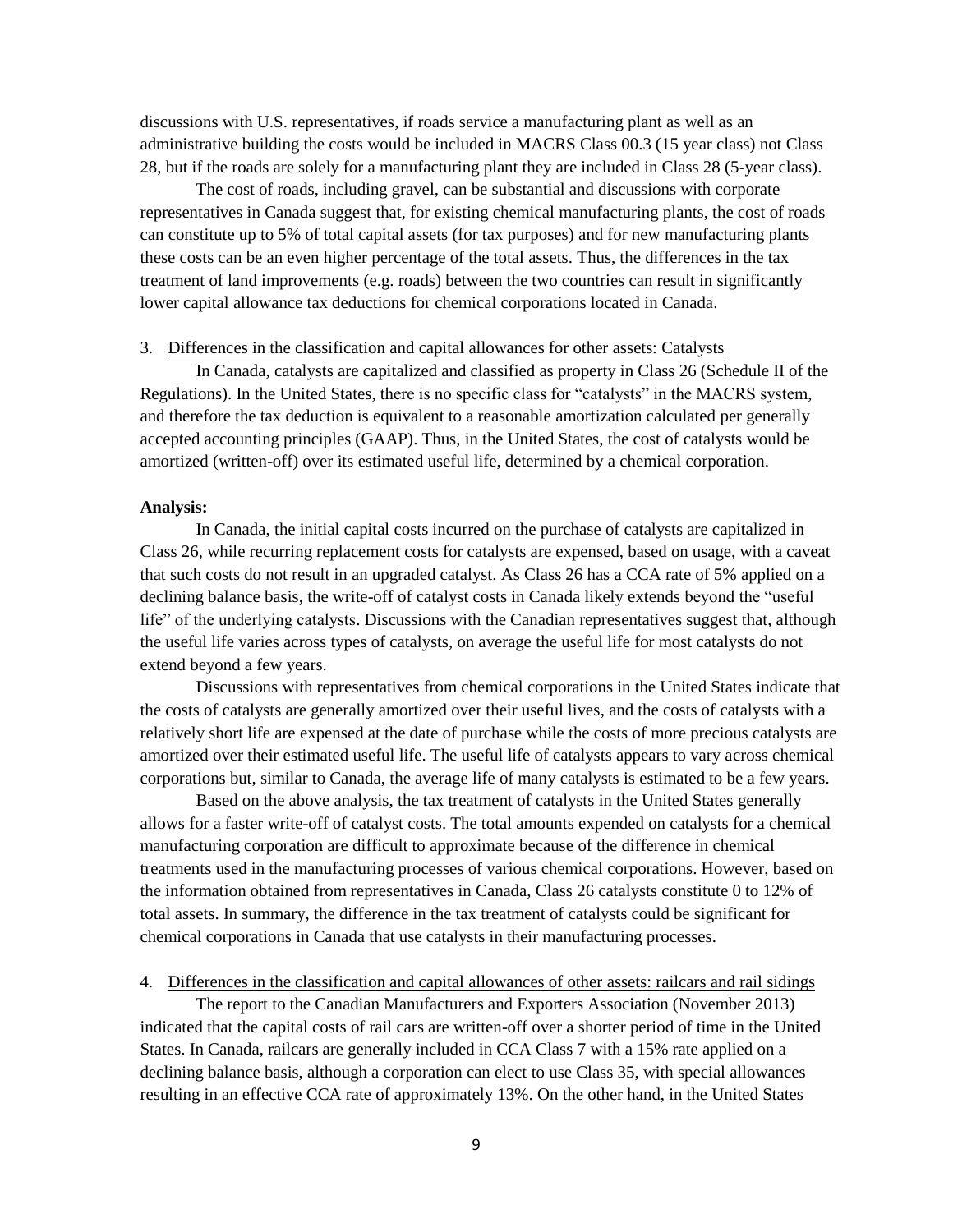railcars are included in MACRS Class 00.25, which is a 7-year class. The table below summarizes the impact of the differences in capital allowance treatment between Class 7 (CCA) and Class 00.25 (MACRS):

| Class 7 (CCA, Canada)                        | Class 00.25 (MACRS, USA)                                   |
|----------------------------------------------|------------------------------------------------------------|
| rate $= 15\%$ , method $=$ declining balance | rate $=7$ -year class; method $=$ double-declining balance |
| after 3 years: 33% of investment expensed    | after 3 years: 56% of investment expensed                  |
| after 8 years: 70% of investment expensed    | after 8 years: 100% of investment expensed                 |

Rail sidings are also subject to different capital allowance treatment in the two countries. In Canada, rail sidings are included in Class 1 (4% rate, declining balance method) while in the United States, rail sidings are considered to be "land improvements" related to the manufacturing plant and are therefore included in Class 28 (5-year class, double declining and straight line method). This difference results in a much faster write-off of costs for rail sidings in the United States. Furthermore, discussions with the representatives suggest that the total costs of rail sidings can be in excess of 5% of total assets for some chemical corporations in Canada.

### **Analysis:**

The above table indicates the faster write-off of the capital costs of railcars in the United States. Although several corporate representatives indicate that railcars are often leased by corporations, with lease costs being written-off as expenses when incurred, the above disparity in CCA deductions (Canada) vs. MACRS deductions USA) could impact chemical corporations that own railcars, and could also affect corporate financing decisions related to the purchase vs. lease of railcars. As the capital costs of rail sidings can be material for some chemical corporations, the disparity in the capital allowance treatment between the two countries is another significant factor and provides an advantage for chemical corporations located in the United States.

### 5. Differences in the classification of other assets: computer (hardware) systems

In Canada, computers that are used directly or indirectly in the manufacturing process are included in Class 43 (or Class 29). On the other hand, if the computer or computer system is not used in the manufacturing process, computers are included in Class 50 (with a 55% CCA rate, applied on a declining balance basis, with the half-year rule applicable in the year of purchase).

In the United States, if a computer is used in the manufacturing process it is included in Class 28 (MACRS). However, if a computer is not used in the manufacturing process it would be included in Class 00.12, which is also a 5-year class.

#### **Analysis:**

The treatment of computers (or computer systems) used in the manufacturing process is similar in Canada and the United States, with the computers included in Class 43 or 29 (CCA) or in Class 28 (MACRS). However, for computers not used in the manufacturing process, Class 50 (CCA) has a 55% rate while Class 00.12 is a 5-year class, resulting in a write-off over 6 years; therefore there is a small advantage in the write-off of computer costs in Canada.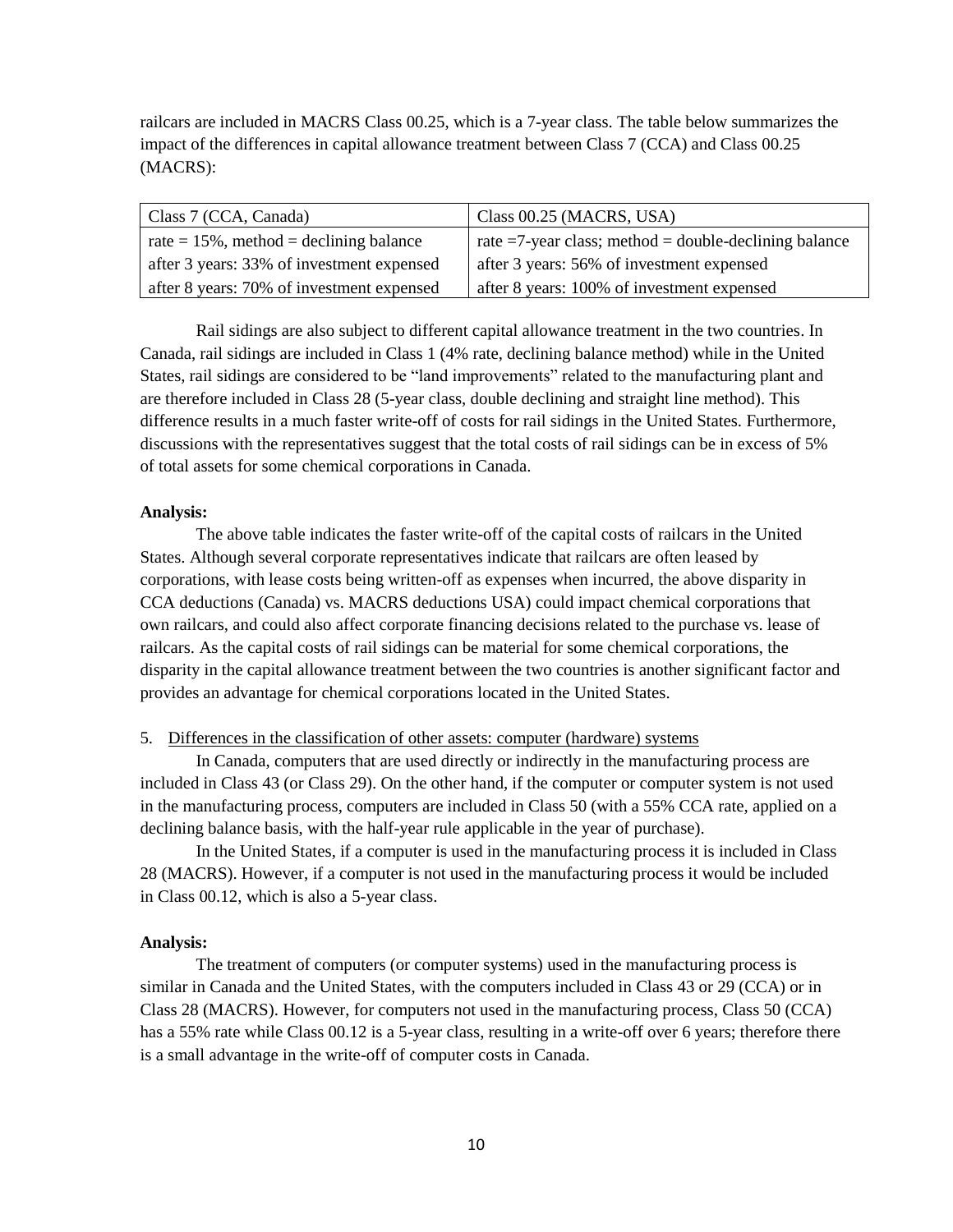# 6. ACCA (Canada) vs. Bonus Depreciation (USA)

With reference to Appendix 2 (excerpt from the report prepared for the Canadian Manufacturers and Exporters Association, November 2013), the impact of differences between ACCA and bonus depreciation (up to December 31, 2013) are listed below:

| Class 29 (ACCA, Canada)                | Class 28 (with Bonus Depreciation, USA)                                 |
|----------------------------------------|-------------------------------------------------------------------------|
| rate = $50\%$ , method = straight-line | rate $=$ 50% straight line $+$ 5-yr class MACRS double-declining method |
| half-year rule applies                 | no half-year rule for bonus depreciation, but applies to MACRS          |
| Year 1:25% of investment expensed      | Year 1:60% of investment expensed                                       |
| Year 2:75% of investment expensed      | Year 2: 76% of investment expensed                                      |
| Year 3: 100% of investment expensed    | Year 3:86% of investment expensed                                       |

#### **Important notes:**

- Bonus depreciation (United States) provided a significant advantage for capital investment for the manufacturing industry (and other industries) in the United States. Bonus depreciation applied to all classes of assets (i.e. not only manufacturing equipment) while ACCA (in Canada) only applies to Class 29 (assets classified as manufacturing equipment). Furthermore, in contrast to ACCA in Canada, the bonus depreciation deduction is permitted in addition to the usual MACRS deduction (which is calculated on the "balance" in the class after bonus depreciation).
- The bonus depreciation rate was increased from 50% to 100% for the period from September 2010 to December 31, 2011). Essentially, this resulted in the ability of U.S. corporations to get a tax deduction (write-off) for the full cost of capital investments at the date of purchase. Anecdotal evidence suggests that this significant difference between the write-off of capital investments in Canada and the United States had a significant effect on capital investment decisions during this period.
- In Canada, ACCA was extended (beyond December 31, 2013) to December 31, 2015. ACCA is accomplished through inclusion of manufacturing equipment in Class 29, which has a CCA rate of 50% and allows for a write-off over three years (25% in the year of purchase, 50% in the second year and the remaining 50% in the third year).
- In the United States, bonus depreciation (50%) has not been extended beyond December 31, 2013. However, a bill (Bill H.R.4743) to extend bonus depreciation up to December 31, 2016, was passed by the House Ways and Means Committee on July 11, 2014, and is currently before the entire House of Representatives. Further progress and the enactment of this bill into legislation is uncertain at the time of this report, with some representatives suggesting that bonus depreciation could be extended to December 31, 2016 while other representatives reiterate the current uncertainty of Bill H.R. 4743.

#### **Analysis:**

Bonus depreciation was a significant factor for all corporations in the United States, especially in the period between September 2010 and December 2011, when the bonus depreciation rate was 100%, resulting in a significant difference between bonus depreciation (United States) and ACCA (Canada) during this period (see Appendix 2). In addition, bonus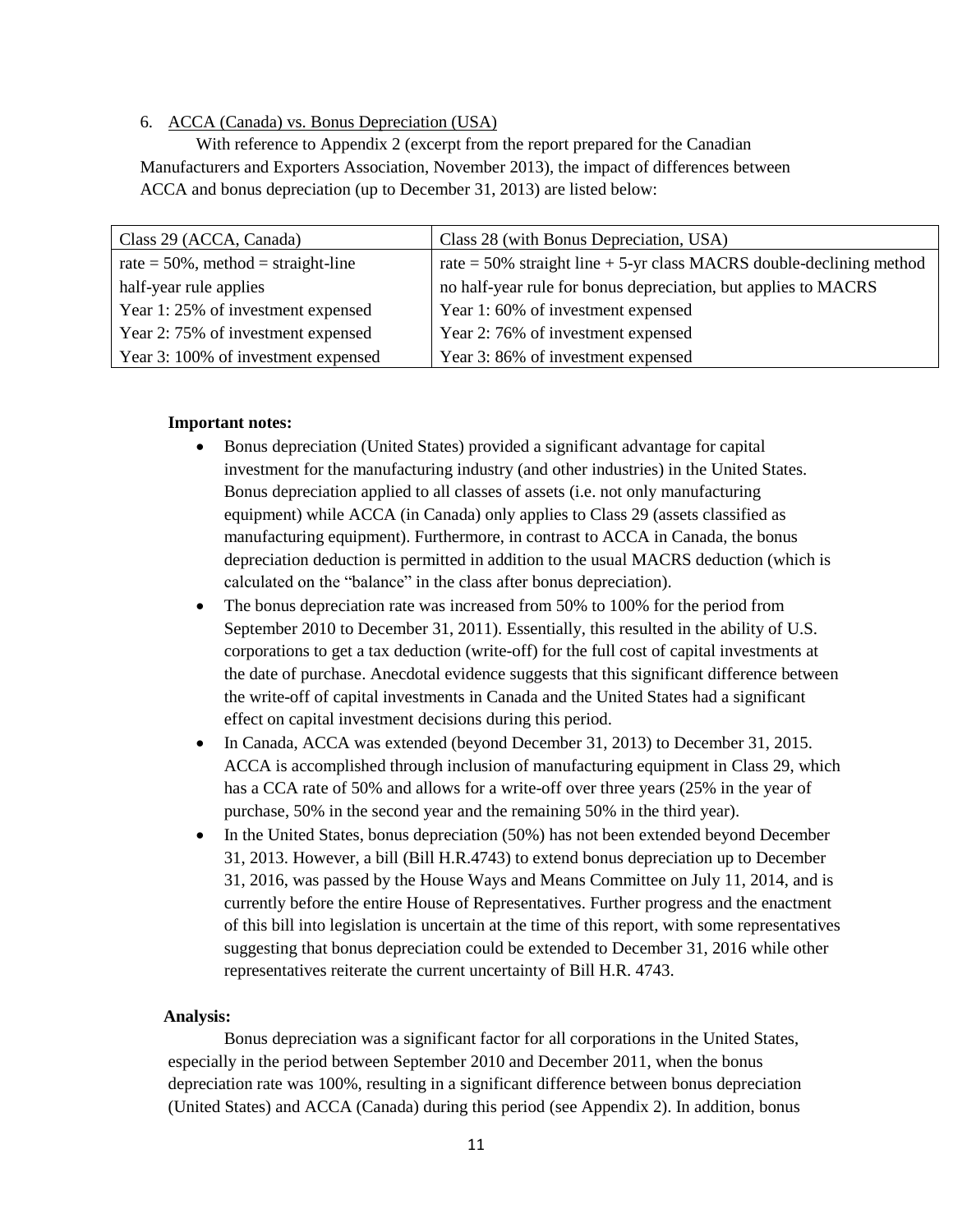depreciation (both the 50% and 100% bonus depreciation rates) was applicable to all classes (i.e. not limited to manufacturing equipment only), which is in contrast to ACCA that only applies to manufacturing equipment in Class 29.

The extension of ACCA to December 31, 2015 currently provides an advantage to chemical corporations located in Canada. However, if Bill H.R. 4743 is passed and bonus depreciation (50%) in the United States is extended to December 31, 2016, there will again be a disparity in the capital allowances applicable to capital investments in manufacturing equipment in the 2016 year. Appendix 2 (an excerpt from the report to the Canadian Manufacturers and Exporters Association, November 2013) illustrates the differences that would be applicable in this situation.

#### **5. Other Important Factors for Consideration**

#### 1. Corporate tax rates

The corporate income tax rate in Canada is lower than the United States, which has one of the highest corporate tax rates in the world. However, several specific deductions and credits can reduce the effective U.S. tax rate significantly. For example, the Section 199 deduction for "domestic production activities" applies to most U.S. manufacturing corporations and would thus result in an effective tax reduction of approximately 3% of taxable income. Other credits and rebates, for example state property or business tax rebates, can also affect a corporation's overall taxes paid in the United States.

A detailed comparison and analysis of the corporate income tax rates and other relevant taxes (Canada vs. United States) is outside the scope of this paper; further work is needed for an effective comparison of corporate tax rates in the two countries. Furthermore, as tax credits and rebates vary across the states in the United States, further detailed work is required and the author recommends future research to address these issues.

#### 2. Tax Reform Proposals (USA)

Tax reform proposals in the United States include significant changes proposed to the capital allowance system (MACRS). Furthermore, changes to the corporate tax rates are also included in the tax reform proposals. Currently, there are 3 different proposals being examined, with the Camp proposal, introduced in early 2014, being the most recent.

If enacted, the Camp tax reform proposals would significantly affect the capital allowance(s) for manufacturing equipment, but the detailed changes for manufacturing equipment by industry (e.g. manufacturing of chemicals) is currently unknown. The effective date proposed for tax reform is January 1, 2017. The tax reform proposals suggest that MACRS move to the alternate depreciation system (ADS) rather that the current GDS system. In particular, the tax reform proposals suggest that manufacturing equipment (for all industries) should be included in a single 10-year class (rather than separate classes for different industries). Overall, tax reform proposes a simplification of the capital allowance system and an overall reduction in the number of the MACRS classes. The Camp tax reform also proposes a reduction in corporate tax rates and an annual consumer price index adjustment to capital allowance.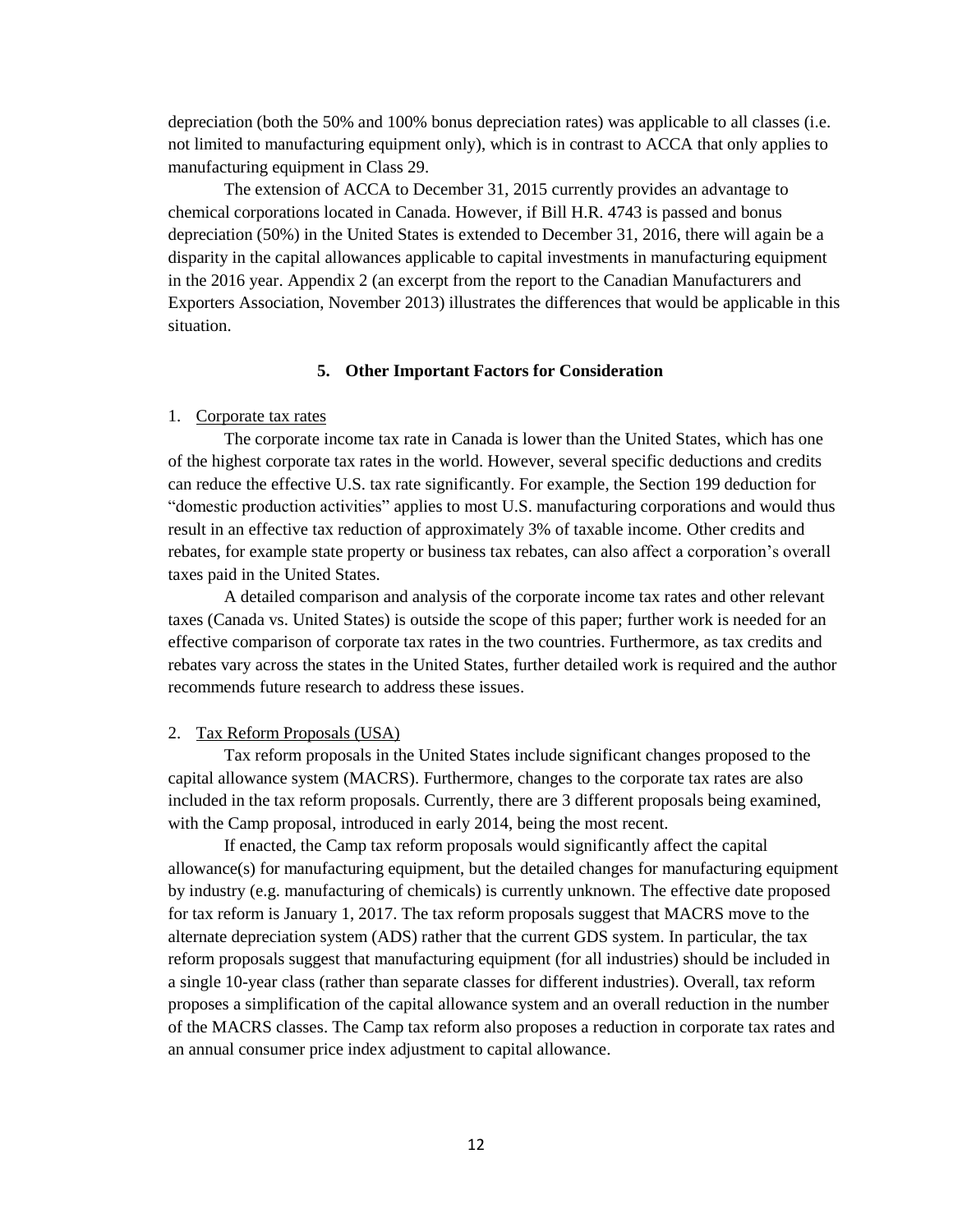#### 3. Other factors affecting capital investment decisions by chemical corporations

Representatives from chemical corporations indicate that although capital allowances and corporate tax rates are factors included in the financial models used in making capital investment decisions (e.g. location of a manufacturing plant in Canada or the United States), these are not necessarily deciding factors and other factors could be more significant. Examples of other, and possibly more significant factors, include source of raw materials, access and the price of resources and raw materials (e.g. a low price for natural gas) and the market for the manufactured chemical product.

#### **6. Concluding Remarks**

This research study focuses on a critical examination of the tax deductions for capital allowances for chemical corporations in Canada and the United States and, in particular, identifies differences in the capital allowance method and rates, and differences in the classification of assets included in the class for manufacturing equipment in the two countries.

Manufacturing equipment is included in Class 43 in Canada's Capital Cost Allowance (CCA) system, while assets used in the manufacture of chemicals and fertilizers are included in Class 28 in the Modified Accrual Cost Recovery System (MACRS) in the United States. The difference in methods used (declining balance method in Canada vs. a combination of the doubledeclining and straight line methods in the United States) and the difference in rates (Class 43 CCA rate of 30% vs. Class 28 MACRS 5-year class) results in a faster write-off of capital investments in manufacturing equipment in the United States. The results of this study suggest that in order to achieve a similar write-off of such costs in Canada, over a similar period of time (i.e. Class 28, full write-off of capital costs in six years in the United States), a Class 43 CCA rate of 45% applied on a declining balance basis would be required.

Differences in the description and classification of assets in CCA Class 43 vs. MACRS Class 28 are also important. In particular, the description for Class 28 includes "all land improvements", which is a broad classification and, although subject to interpretation, suggests that land improvements like roads, canals and waterways would be included in MACRS Class 28 with a full write-off over six years. On the other hand, Class 43 does not include such land improvements and instead these assets are generally allocated to other classes, which often results in a slower write-off of such costs. For example, in Canada, roads are classified as CCA Class 17 with a rate of 8% applied using the declining balance method, which results in a significantly slower write-off than roads included in MACRS Class 28 in the United States, which is a fiveyear class; this could be a significant factor for investments in new (greenfield) chemical manufacturing plants. In addition to roads, rail sidings are also considered land improvements for a manufacturing plant and are included in MACRS Class 28 (USA). In contrast, rail sidings are included in CCA Class 1 in Canada, with a 4% rate applied on a declining balance basis. This difference in the tax treatment, resulting in a significantly lower capital allowance deduction in Canada, is important as the capital investment in rail sidings can be significant for some chemical corporations. This research study also examined differences in the capital allowance treatment of other assets. For some assets the capital allowance treatment is similar across the two countries, for example computer systems (hardware) while for other assets there are significant difference, for example railcars and catalysts. The results of this report suggest that the difference in the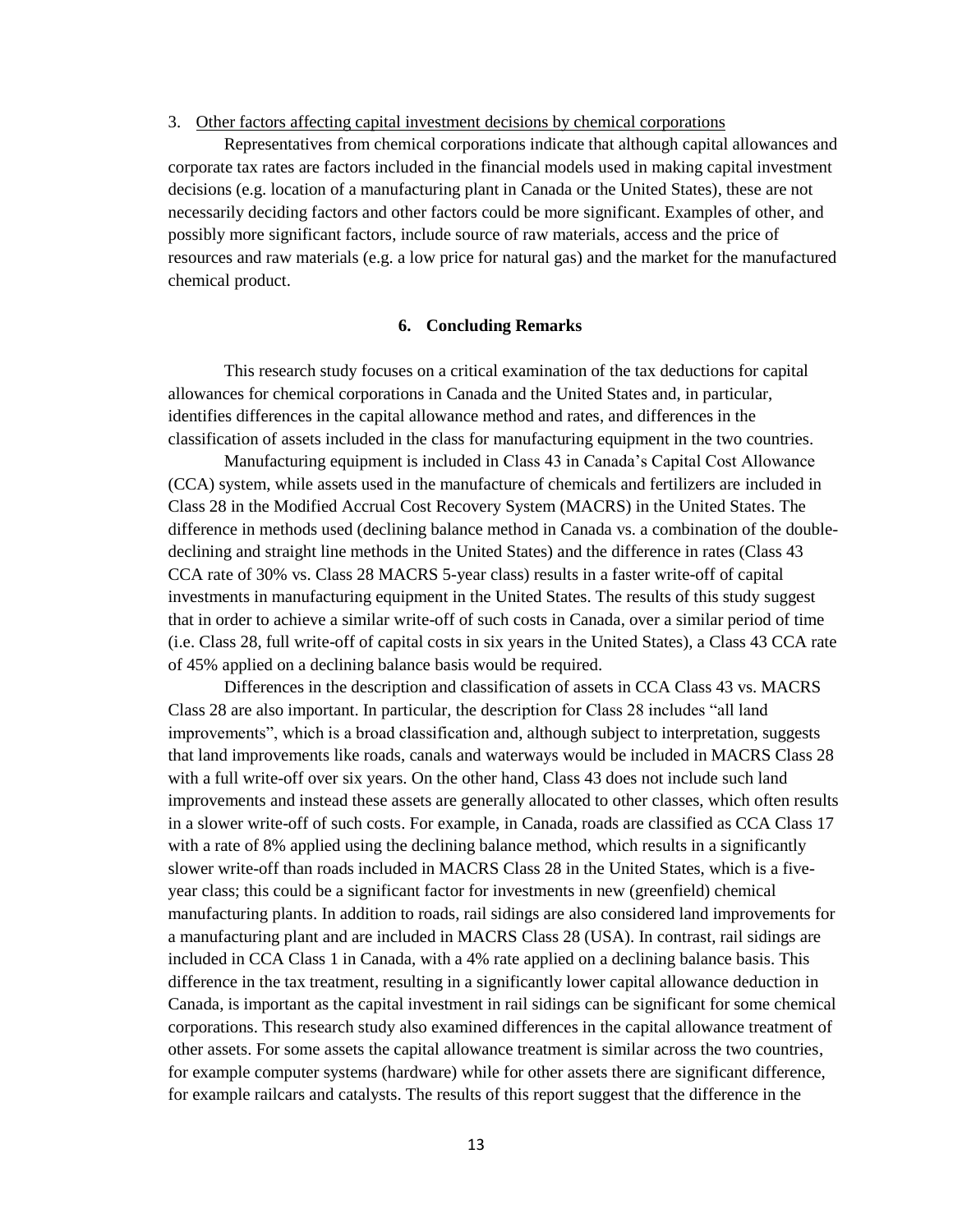capital allowance treatment (method(s) and rates) for catalysts and railcars can also be material and significant factors for some chemical corporations, providing a further advantage to chemical corporations located in the United States.

Although this study focuses on a comparison of the capital allowance system for chemical manufacturing corporations in Canada and the United States, other factors should be borne in mind. The corporate income tax rates for chemical corporations in the two countries should be examined in more detail, as capital allowances are part of the overall income tax system in both countries. Furthermore, a corporation's overall taxes include other taxes, for example business and property taxes, which can also be significant. Lastly, due consideration should also be given to future events that, although uncertain at the time of this report, could impact the capital allowance system(s) in the future. For example, two current uncertain events in the United States are the potential extension of bonus depreciation to December 31, 2016, and the tax reform proposals that are currently under review.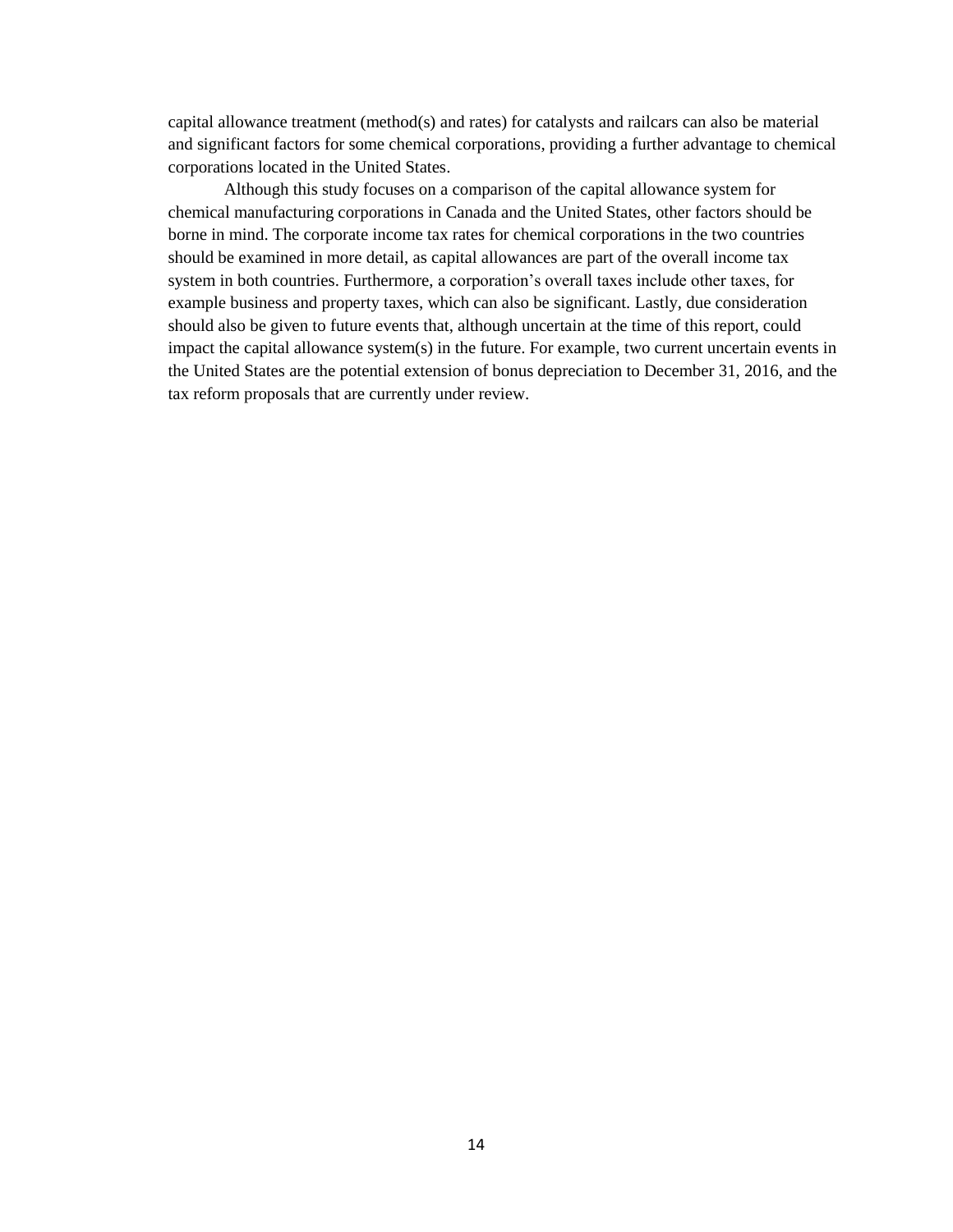# **APPENDIX 1 CCA Class 43 (Canada) vs. MACRS Class 28 (United States/US): Assets used in the Manufacture of Chemicals & Fertilizers**

| Year (date) of Purchase         | Write-off  | Class 43 (Canada)   |        | Class 28 US)    |         |
|---------------------------------|------------|---------------------|--------|-----------------|---------|
|                                 | (expense)  | 30% Declining basis |        | 5 year class    |         |
| <b>CCA</b>                      | Year 1     | 15,000              |        | 20,000          |         |
| Prior to the introduction of    | Year 2     | 25,500              |        | 32,000          |         |
| ACCA in Canada, in March 2007   | Year 3     | 17,850              | 58,350 | 19,200          | 71,200  |
| <b>MACRS</b>                    | Year 4     | 12,495              |        | 11,520          |         |
| Prior to the enactment of the   | Year 5     | 8,747               |        | 11,520          |         |
| bonus depreciation, Jan 1, 2008 | Year 6     | 6,122               | 85,714 | 5,760           | 100,000 |
|                                 | Year 7     | 4,286               |        |                 |         |
|                                 | Year 8     | 3,000               |        |                 |         |
|                                 | Year 9     | 2,100               |        |                 |         |
|                                 | Year 10    | 1,470               |        |                 |         |
|                                 | Year 11    | 1,329               |        |                 |         |
|                                 | Year 12    | 630                 |        |                 |         |
|                                 | Year 13    | 441                 |        |                 |         |
|                                 | Year 14    | 309                 |        |                 |         |
|                                 | Year 15    | 216                 |        |                 |         |
|                                 | Year 16    | 152                 |        |                 |         |
|                                 | Year 17    | 106                 |        |                 |         |
|                                 | Year 18    | 74                  |        |                 |         |
|                                 | Year 19    | 52                  |        |                 |         |
|                                 | Year 20    | 36                  |        |                 |         |
|                                 | thereafter | 85                  |        |                 |         |
|                                 |            | $\pmb{0}$           |        | $\underline{0}$ |         |
|                                 |            | 100,000             |        | 100,000         |         |
|                                 |            |                     |        |                 |         |

## **NOTES:**

- 1. Class 43 (Canada): assets used to manufacture goods for resale or lease.
- 2. Class 43 (Canada): 58% of the capital expenditure is written-off in 3 years and 86% in 6 years
- 3. Class 28 includes assets used in the manufacture of chemicals and allied products, which includes fertilizers
- 4. Class 28 (USA): 71% of the capital expenditure is written-off in 3 years and 100% in 6 years
- 5. Half-year rule or convention applies in the year of purchase, in both countries.